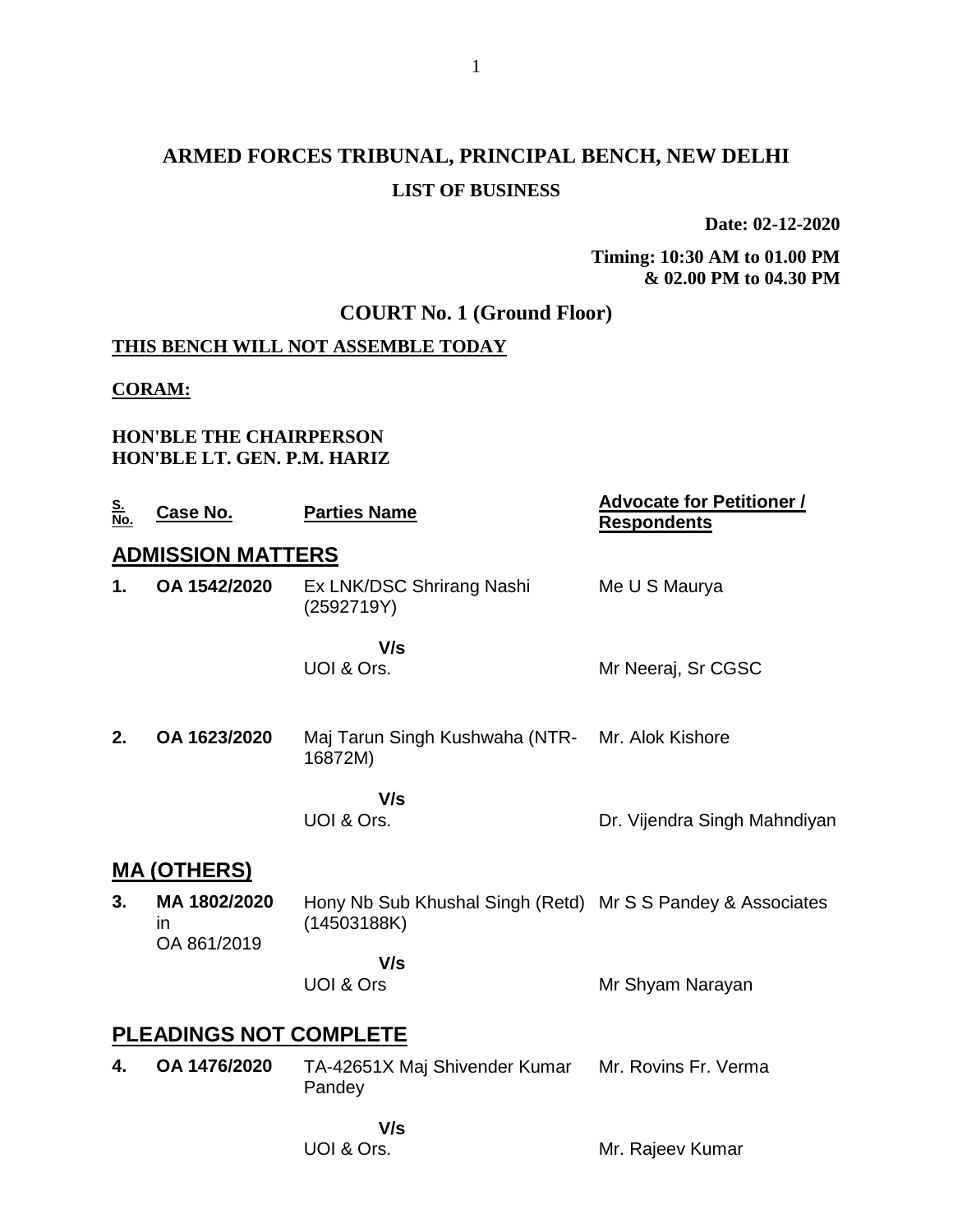# **PLEADINGS COMPLETE**

| 5. | OA 1024/2018<br>with | NR-19681H Ex Lt Col Poonam<br>Chaturvedi, | Mr. S.S Pandey. |
|----|----------------------|-------------------------------------------|-----------------|
|    | MA 458/2019          | V/s                                       |                 |
|    |                      |                                           |                 |

UOI & Ors.

Gp Capt Karan Singh Bhati, Sr CGSC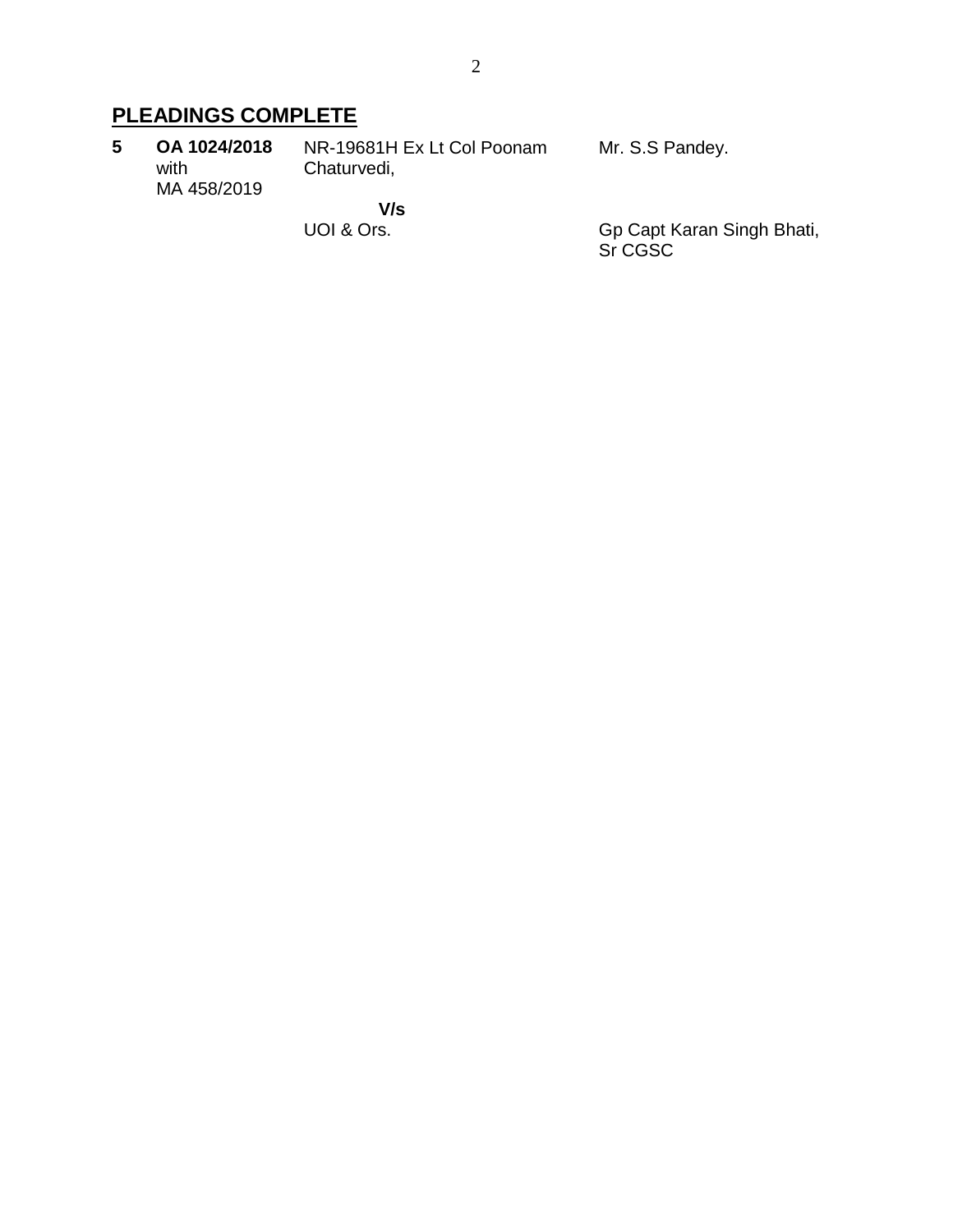**Date: 02-12-2020**

**Timing: 10:30 AM to 01.00 PM & 02.00 PM to 04.30 PM**

## **COURT No. 2 (Ground Floor)**

#### **CORAM:**

#### **HON'BLE MS. JUSTICE SUNITA GUPTA HON'BLE LT. GEN. PHILIP CAMPOSE**

### **NOTE: 1**

#### **MATTERS ALREADY SCHEDULED FOR 26.11.2020 EXCEPT ADMISSION MATTERS STANDS ADJOURNED TO 23.02.2021**

#### **NOTE: 2**

**THE FOLLOWING CASES SHALL BE TAKEN THROUGH VIRTUAL HEARING**

|    | S. No. Case No.                        | <b>Parties Name</b>                         | <b>Advocate for Petitioner /</b><br><b>Respondents</b> |
|----|----------------------------------------|---------------------------------------------|--------------------------------------------------------|
|    | <b>ADMISSION MATTERS</b>               |                                             |                                                        |
| 1. | OA 1068/2020<br>with<br>MA 1219/2020 & | Col Pradeep Goswami (IC-58316X)<br>V/s      | Mr Ajit Kakkar & Mrs. Arpita<br>Goswami                |
|    | 1651/2020                              | UOI & Ors.                                  | Mr. Harish V Shankar                                   |
| 2. | OA 1457/2020                           | Ex Nk/DSC Dilip Vithoba<br>Kale(6917798K)   | Mr U S Maurya                                          |
|    |                                        | V/s                                         |                                                        |
|    |                                        | UOI & Ors.                                  | Mr Shyam Narayan                                       |
| 3. | OA 1458/2020                           | Ex Nk/DSC Ashok Kumar Nai (No<br>14362856H) | Mr U S Maurya                                          |
|    |                                        | V/s                                         |                                                        |
|    |                                        | UOI & Ors.                                  | <b>Mr Arvind Patel</b>                                 |
| 4. | OA 1702/2020<br>with<br>MA 1952/2020   | Ex CPOR (TEL) Bal Krishan (No<br>085965 A)  | Mr Ved Prakash                                         |
|    |                                        | V/s                                         |                                                        |
|    |                                        | UOI & Ors.                                  | None                                                   |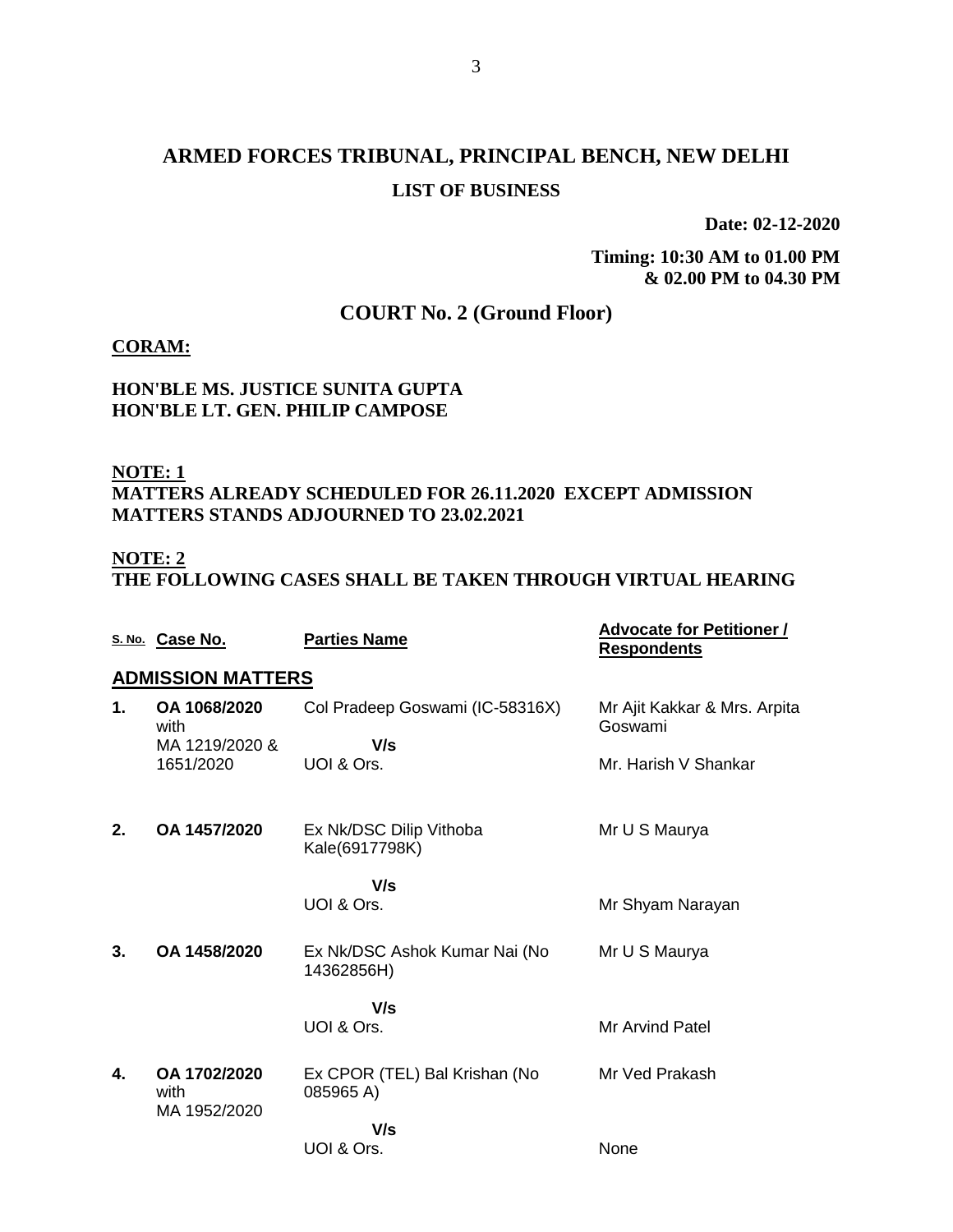| 5.  | OA 1710/2020                              | Ex Hav Devendra Badola (No<br>15350405 M)                                           | Mr Ved Prakash                               |
|-----|-------------------------------------------|-------------------------------------------------------------------------------------|----------------------------------------------|
|     |                                           | V/s<br>UOI & Ors.                                                                   | None                                         |
| 6.  | OA 1711/2020                              | Ex Hav (DSC) S Perumal (No 1380272 Mr Ved Prakash<br>A)                             |                                              |
|     |                                           | V/s<br>UOI & Ors.                                                                   | None                                         |
| 7.  | OA (Appeal)<br>1799/2020                  | Smt Rekha Devi W/o LAC Sunny<br>(921177 B)                                          | Mr Ajit Kakkar & Associates                  |
|     |                                           | V/s<br>UOI & Ors.                                                                   | Gp Capt Karan Singh Bhati, Sr<br><b>CGSC</b> |
|     | <u>MA (EXECUTION)</u>                     |                                                                                     |                                              |
| 8.  | MA 1637/2020<br>ın                        | IC-31478Y Brig PK Narula (Retd.)                                                    | Mr. Virender Singh Kadian                    |
|     | OA 225/2017                               | V/s<br>UOI & Ors.                                                                   | Mr. Avdhesh Kumar Singh                      |
| 9.  | MA 1646/2020<br>in<br>OA 1353/2018        | Ex Hony Nb Sub Shish Ram Yadav<br>(No 14227604H)                                    | Ms Sangeeta Tomar                            |
|     |                                           | V/s<br>UOI & Ors                                                                    | Mr Prabodh Kumar                             |
| 10. | MA 1743/2020<br><i>in</i><br>OA 1112/2017 | Ex JWO Jagannathan V (No 682392)<br>in the matter of Ex JWO Thangaswami<br>& Ors    | Mr Manoj Kr Gupta                            |
|     |                                           | V/s<br>UOI & Ors                                                                    | Mr. Anil Gautam                              |
| 11. | MA 1744/2020<br>in                        | Ex JWO V Thangaswami (No 682914)                                                    | Mr Manoj Kr Gupta                            |
|     | OA 1112/2017                              | V/s<br>UOI & Ors                                                                    | Mr. Anil Gautam                              |
| 12. | MA 2058/2020<br>ın<br>OA 1112/2017        | Ex JWO Mohamed Shajahan (No<br>654016) in the matter of Ex JWO<br>Thangaswami & Ors | Mr Manoj Kr Gupta                            |
|     |                                           | V/s<br>UOI & Ors                                                                    | Mr. Anil Gautam                              |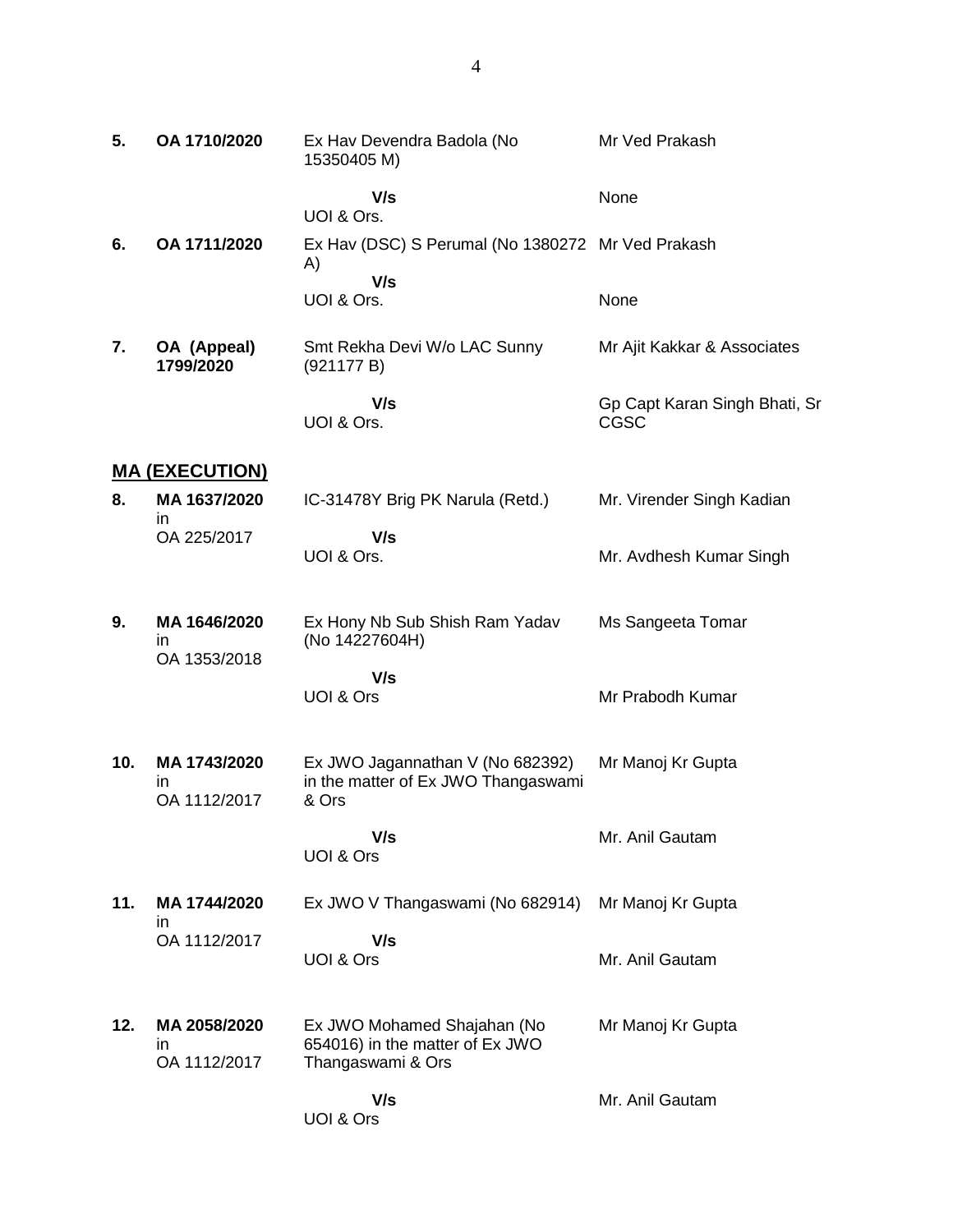| 13. | MA 2059/2020<br>in<br>OA 1112/2017     | Ex JWO Gladston Manuel Raj (No<br>682428) in the matter of Ex JWO<br>Thangaswami & Ors | Mr Manoj Kr Gupta           |
|-----|----------------------------------------|----------------------------------------------------------------------------------------|-----------------------------|
|     |                                        | V/s<br>UOI & Ors                                                                       | Mr. Anil Gautam             |
| 14. | MA 2060/2020<br>in<br>OA 1112/2017     | Ex JWO Rohit Prasad Sahu (No<br>682037 R) in the matter of Ex JWO<br>Thangaswami & Ors | Mr Manoj Kr Gupta           |
|     |                                        | V/s<br>UOI & Ors                                                                       | Mr. Anil Gautam             |
| 15. | MA 1747/2020<br>in.<br>MA 1097/2019 in | No. 14536919-M Ex Cfn Virender<br>Kumar                                                | Mr. Virender Singh Kadian   |
|     | OA 1048/2017                           | V/s<br>UOI & Ors.                                                                      | Mr V S Tomar                |
| 16. | MA 1830/2020<br>in<br>OA 1845/2017     | Sub Braja Mohan Nayak (Retd) JC-<br>762868P                                            | Mr S S Pandey & Associates  |
|     |                                        | V/s<br>UOI & Ors                                                                       | Dr Vijendra Singh Mahndiyan |
| 17. | MA 1871/2020<br>in<br>OA 1337/2018     | JC-301348A Sub Maj Bhupinder Singh Mr. S S Pandey & Associates<br>(Retd.)              |                             |
|     |                                        | V/s<br>UOI & Ors.                                                                      | Mr V S Tomar                |
| 18. | MA 2092/2020<br>in                     | (JC-301268-H) Sub Maj Lokesha M<br>(Retd)                                              | Mr S S Pandey & Associates  |
|     | OA 1289/2018                           | V/s<br>UOI & Ors                                                                       | None                        |
|     | <u>MA (OTHERS)</u>                     |                                                                                        |                             |
| 19. | MA 1635/2020 &<br>MA 1647/2020<br>in   | JC-306284K Ex Sub Maj (Hony Lt)<br>Rajeev T V & Ors.                                   | Mr. Shakti Chand Jaidwal    |
|     | OA 778/2020                            | V/s<br>UOI & Ors.                                                                      | Mr. Satya Ranjan Swain      |
| 20. | MA 1678/2020                           | UOI & Ors.                                                                             | Mr. Y P Singh & Associates  |
|     | in<br>OA 1346/2018                     | V/s<br>IC-22779F Lt Col H S Uppal (Retd.)                                              | Mr. V S Kadian              |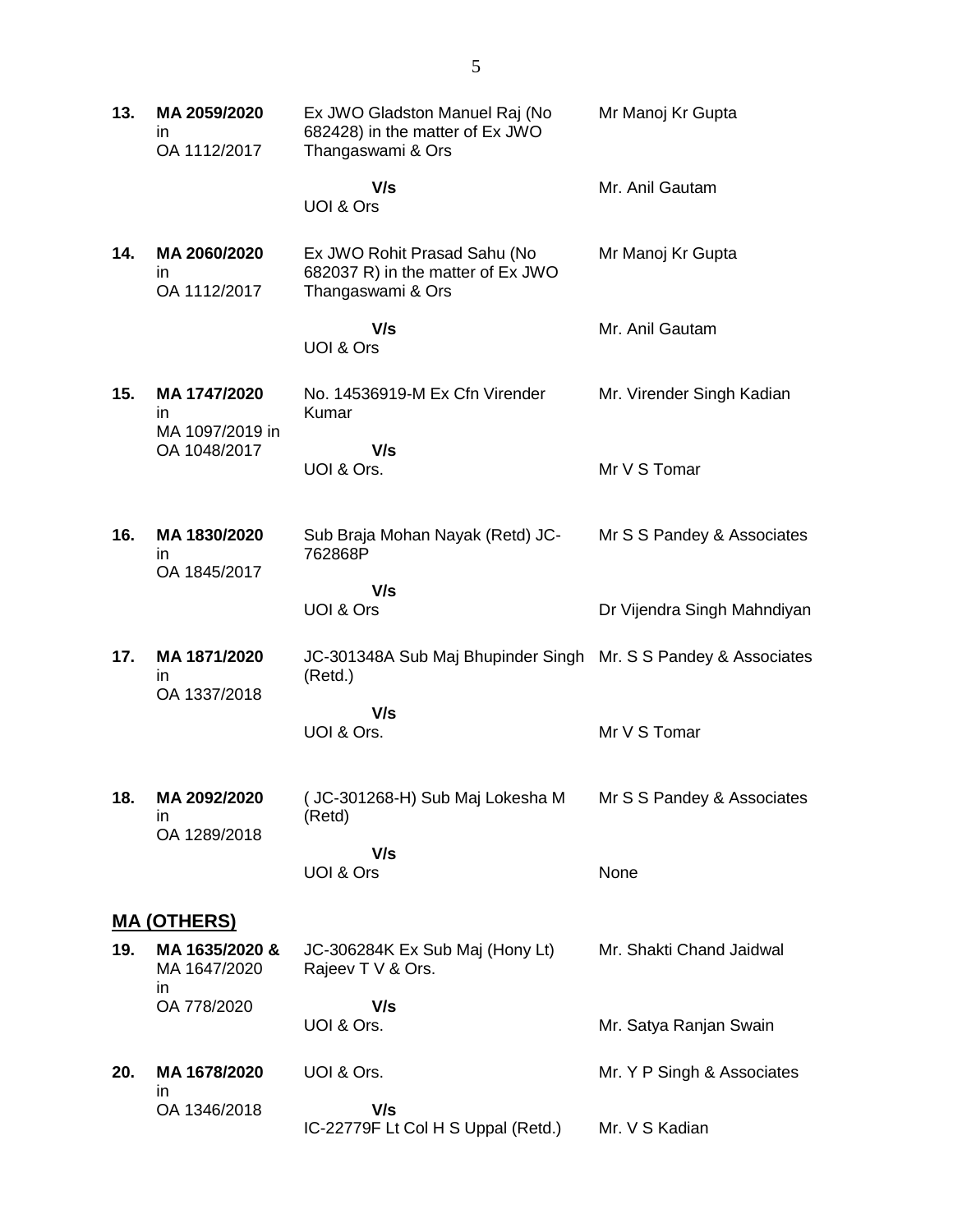### **PART HEARD**

| 22. | MA 2131/2019 &<br>MA 2132/2019<br>ın | Wg Cdr MK Badruddin (Retd) (No<br>21902 F | Mr SS Pandey & Associates                                |
|-----|--------------------------------------|-------------------------------------------|----------------------------------------------------------|
|     | OA 466/2015                          | V/s<br>UOI & Ors                          | Gp Capt Karan Singh Bhati, Sr<br>CGSC with Mr. Y P Singh |

#### **WITH**

| 23. | MA 1789/2019<br>ın<br>OA 466/2015 | No. 21902-F Wg Cdr M K Badruddin<br>(Retd.) | Mr. S S Pandey & Associates |
|-----|-----------------------------------|---------------------------------------------|-----------------------------|
|     |                                   | V/s<br>UOI & Ors.                           | Mr. Y P Singh               |

UOI & Ors.

UOI & Ors.

#### **PLEADINGS NOT COMPLETE**

| 24. | OA 1250/2020 | Smt. Nibedita Mallick & Ors. | Mr. Rajiv Manglik                                                                           |
|-----|--------------|------------------------------|---------------------------------------------------------------------------------------------|
|     |              | V/s<br>UOI & Ors.            | Gp Capt Karan Singh Bhati, Sr<br>CGSC for R 1-3 & Mr. S M Dalal<br>for R 5 and None for R-4 |

#### **WITH**

| 25. OA 2432/2019 | Smt Sushila Kumari Widow of Late Col Mr SM Dalal & VS Kadian |  |
|------------------|--------------------------------------------------------------|--|
|                  | Satish Chander (IC 47730 W)                                  |  |

 **V/s** UOI & Ors. Ms Suman Chauhan for R 1-3, 5 & 6, Ms Anjali Vohra for R-4

Mr Avdhesh Kumar Singh

#### **PLEADINGS COMPLETE**

| 26. | OA 170/2017  | Lt Col D Y Sharma                             | Mr. I S Singh/Abhishek Singh |
|-----|--------------|-----------------------------------------------|------------------------------|
|     |              | V/s<br>UOI & Ors.                             | Dr Vijendra Singh Mahndiyan  |
| 27. | OA 1936/2017 | Maj Gen Navneet Khanna (Retd) (IC-<br>37793L) | Mr. I S Singh/Abhishek Singh |
|     |              | V/s                                           |                              |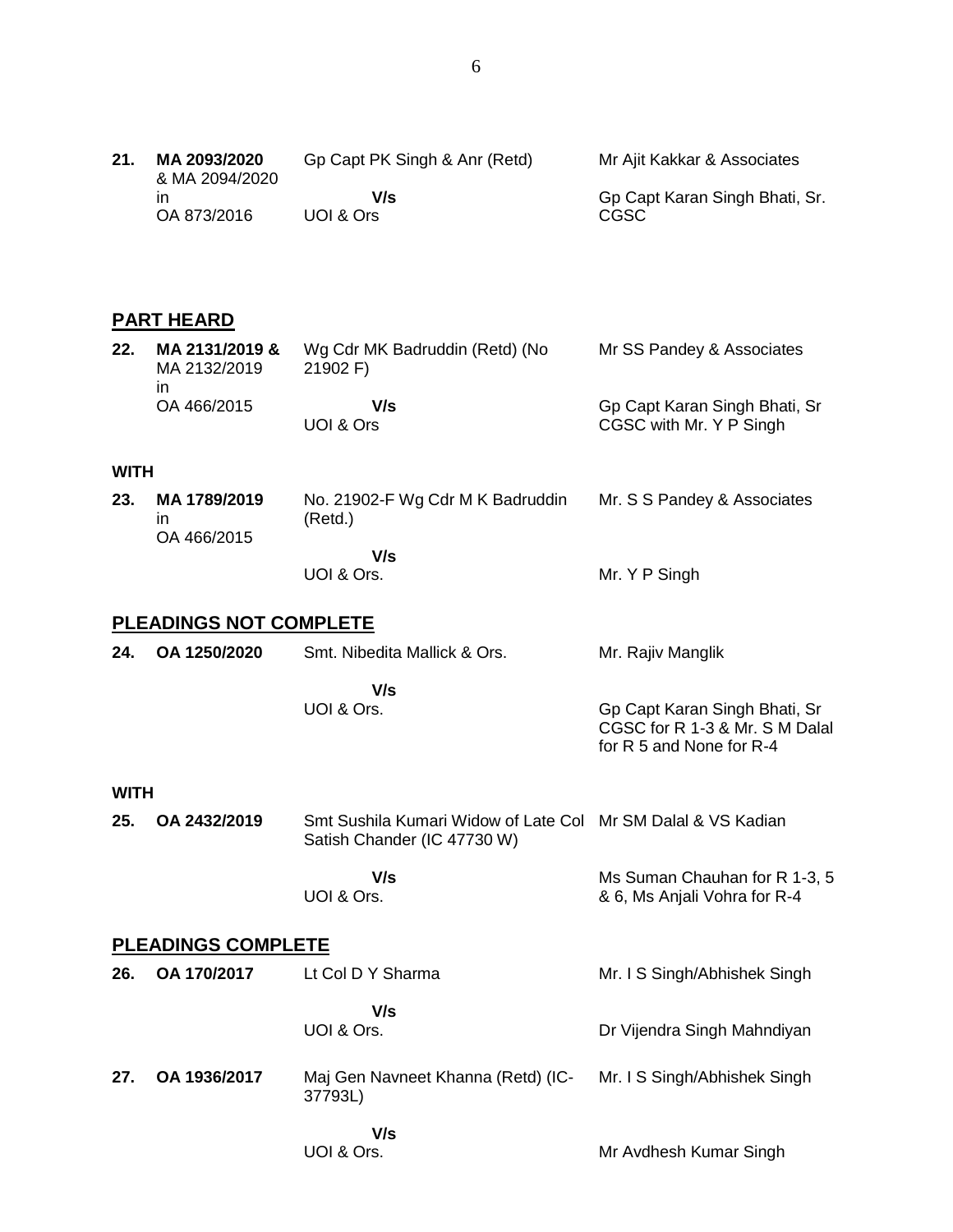## **For Final Hearing**

| 28. | OA 1763/2019<br>with | IC-69477A Maj Abhishek Raheja | Mr. Rajiv Manglik             |
|-----|----------------------|-------------------------------|-------------------------------|
|     | MA 557/2020          | V/s                           |                               |
|     |                      | UOI & Ors.                    | Gp Capt Karan Singh Bhati, Sr |

CGSC

**NOTE: 3 MATTERS ALREADY SCHEDULED FOR 02.12.2020 EXCEPT ADMISSION MATTERS STANDS ADJOURNED TO 26.02.2021**

#### **NOTE: 4**

#### **THE FOLLOWING CASES SHALL BE TAKEN THROUGH VIRTUAL HEARING**

| <u>S.</u><br>No. | Case No.                             | <b>Parties Name</b>                             | <b>Advocate for Petitioner /</b><br><b>Respondents</b> |
|------------------|--------------------------------------|-------------------------------------------------|--------------------------------------------------------|
|                  | <b>ADMISSION MATTERS</b>             |                                                 |                                                        |
| 29               | OA 1816/2020<br>with                 | Ex RPO Kapil Kumar (156611-K)                   | Mr Ved Prakash                                         |
|                  | MA 2099/2020                         | V/s<br>UOI & Ors.                               | None                                                   |
| 30               | OA 1817/2020<br>with<br>MA 2100/2020 | Ex Rect Ram Phal Singh<br>$(14485713-K)$<br>V/s | Mr. Ved Prakash                                        |
|                  |                                      | UOI & Ors.                                      | None                                                   |
| 31.              | OA 1821/2020                         | Ex PO (GW) Sandeep Kumar<br>$(212391 - H)$      | Mr. Ved Prakash                                        |
|                  |                                      | V/s<br>UOI & Ors.                               | None                                                   |
| 32.              | OA 1822/2020                         | Ex CH EL (R) Dev Raj Singh<br>$(176932-W)$      | Mr. Ved Prakash                                        |
|                  |                                      | V/s                                             |                                                        |
|                  |                                      | UOI & Ors.                                      | None                                                   |
| 33.              | OA 1841/2020<br>with<br>MA 2112/2020 | Ex NK (CHEF) Harjinder Singh<br>(4482089 N)     | Mr Ved Prakash                                         |
|                  |                                      | V/s<br>UOI & Ors.                               | None                                                   |
| 34.              | OA 1842/2020                         | Ex LME Chandan Kumar Rai<br>(211862)            | Mr Ved Prakash                                         |
|                  |                                      | V/s<br>UOI & Ors.                               | None                                                   |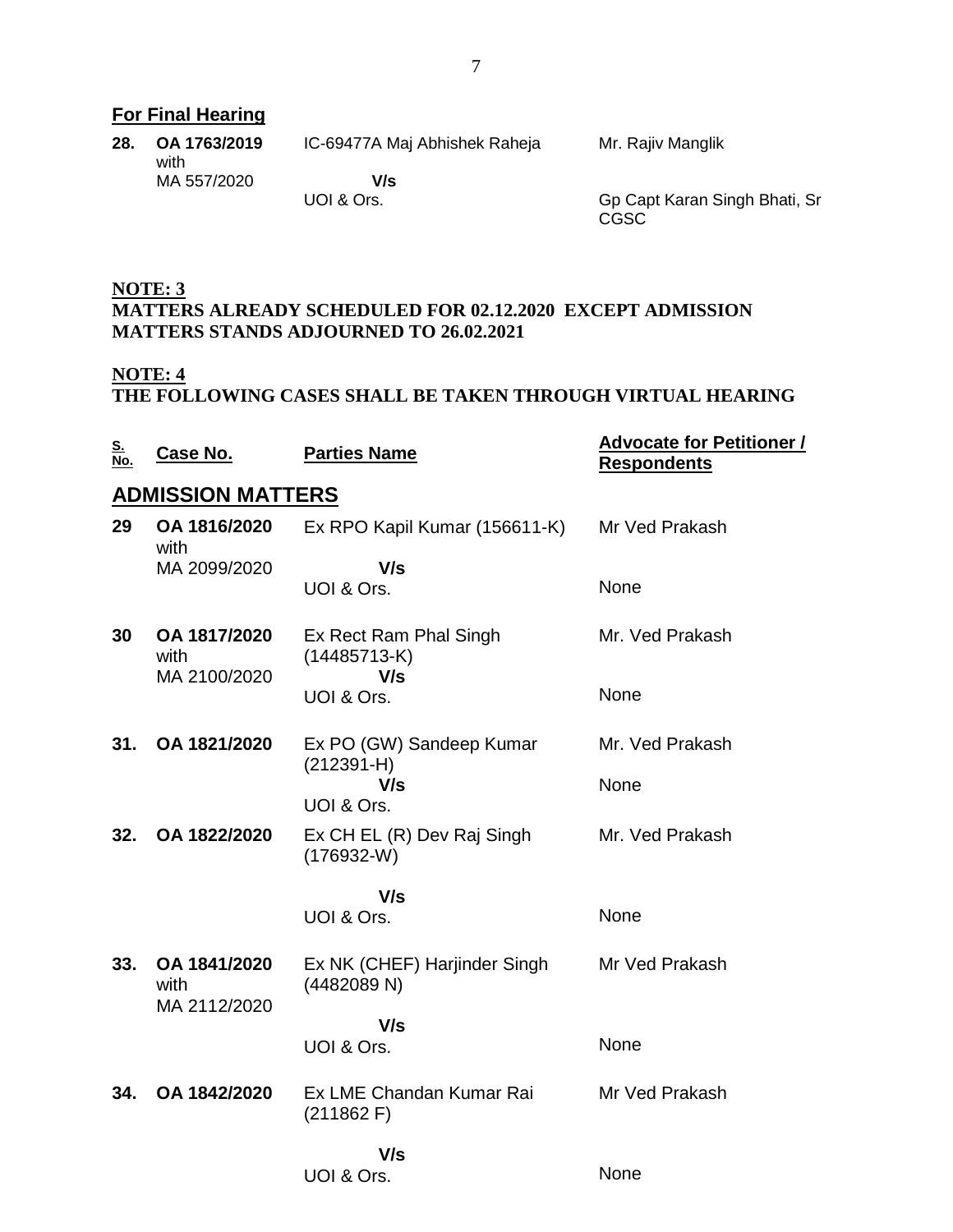**35. OA 1843/2020** with MA 2113/2020 EX EMP II Ananda A K (233146 B) Mr Ved Prakash  **V/s** UOI & Ors. None **36. OA 1847/2020** with MA 2119/2020 MR-04499L Col A K Nayak (Retd.) & Ors.  **V/s** UOI & Ors. Mr. Indra Sen Singh/Kirtika **Chhatwal** None **37. OA 1850/2020** Ex Nk (DSC) Basant Kumar Biswal Mr Ved Prakash (No. 14378788 K)  **V/s**

UOI & Ors.

## **CA**

**38. CA 2/2020** in OA 375/2017 RB Lucknow No 2668919L Ex Nk Virender  **V/s** UOI & Ors. Mr. R.K. Rastogi None

## **MA (EXECUTION)**

- **39. MA 1649/2020** in OA 456/2018 Ex Nk Balaguru Murthy (14807570- Mr. Praveen Kumar W)
	- **V/s** UOI & Ors. Mr. Ashok Chaitanya

Mr. Prabodh Kumar

Mr. Avdhesh Kumar Singh

Mr. Waize Ali Noor

**40. MA 1780/2020** in OA 371/2018 Ex Sgt Anand Mattain Gotil (711183-H)  **V/s** Mr. Praveen Kumar

**MA (OTHERS)**

**41. MA 1742/2020** in OA 1169/2020 Sgt Awdhesh Prasad Singh (Retd) (No 666052) Mr Manoj Kr Gupta

 **V/s** UOI & Ors

UOI & Ors.

**42. MA 2091/2020** in OA 216/2019 Ex L/Nk (DMT) Jai Prakash (No 14459025 N)  **V/s** Mr SM Dalal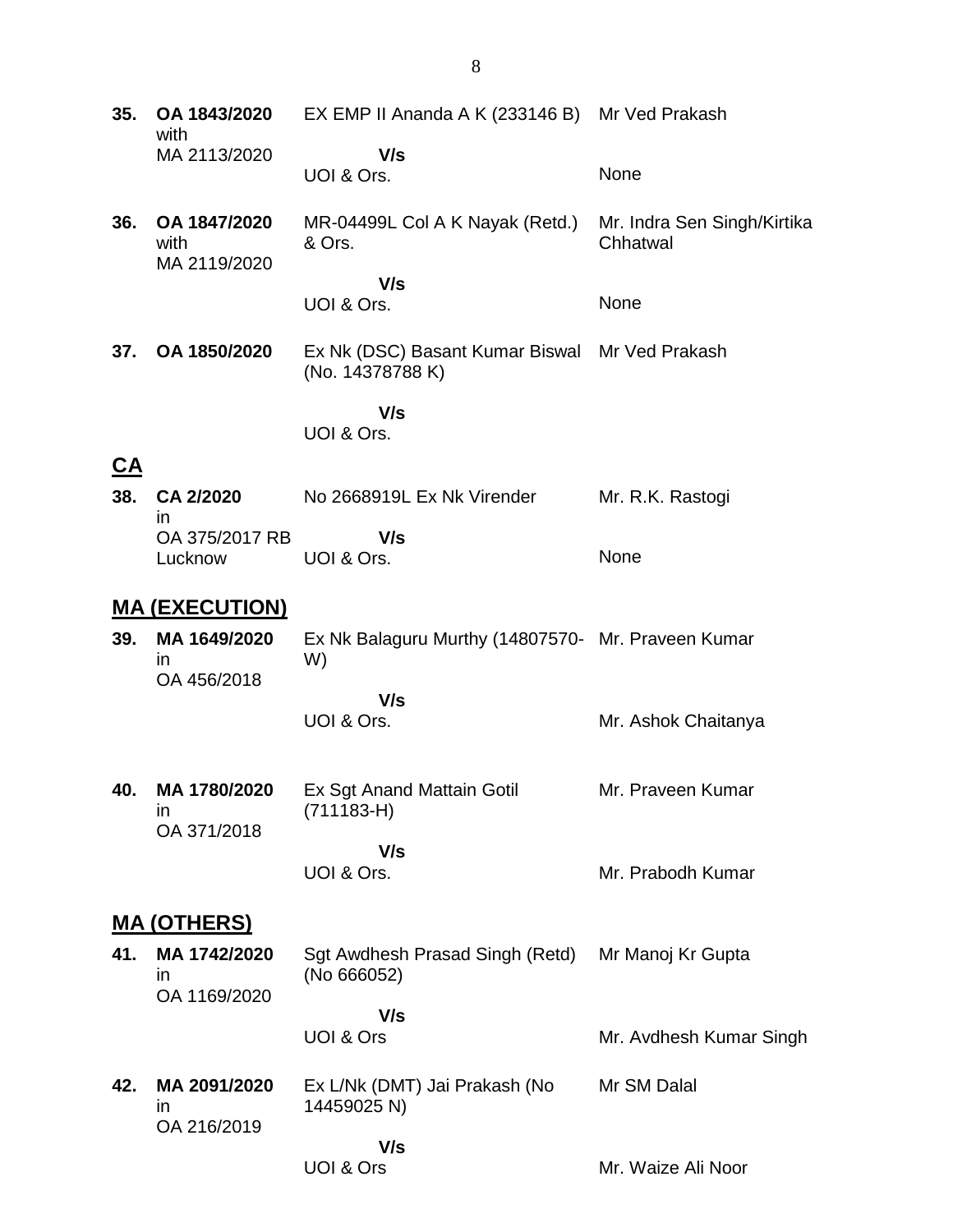**43. MA 2104/2020 &** Ex LAC Indramani Pratiksha (No MA 2105/2020 in OA 404/2012 909835 K)  **V/s** UOI & Ors Mr Dhruv Gupta Mr. V Pattabhi Ram **44. MA 2123/2020** in OA 279/2019 No 7094169 Ex Nk Sahab Singh  **V/s** UOI & Ors Mr Manoj Kr Gupta Mr. D K Sabat

## **PLEADINGS NOT COMPLETE**

| 45. | OA 1239/2020<br>(OA 236/2018) | TC-31510H Lt Col Shaji Joseph<br>(Retd.) | Mr. Rajiv Manglik             |
|-----|-------------------------------|------------------------------------------|-------------------------------|
|     | (RB, Kochi)                   | V/s                                      |                               |
|     |                               | UOI & Ors.                               | Dr. Vijendra Singh Mahndiyan  |
|     |                               |                                          | for R 1-4, Mr. S Prasanth for |
|     |                               |                                          | R 6 & None for R 5-8 & 9-10   |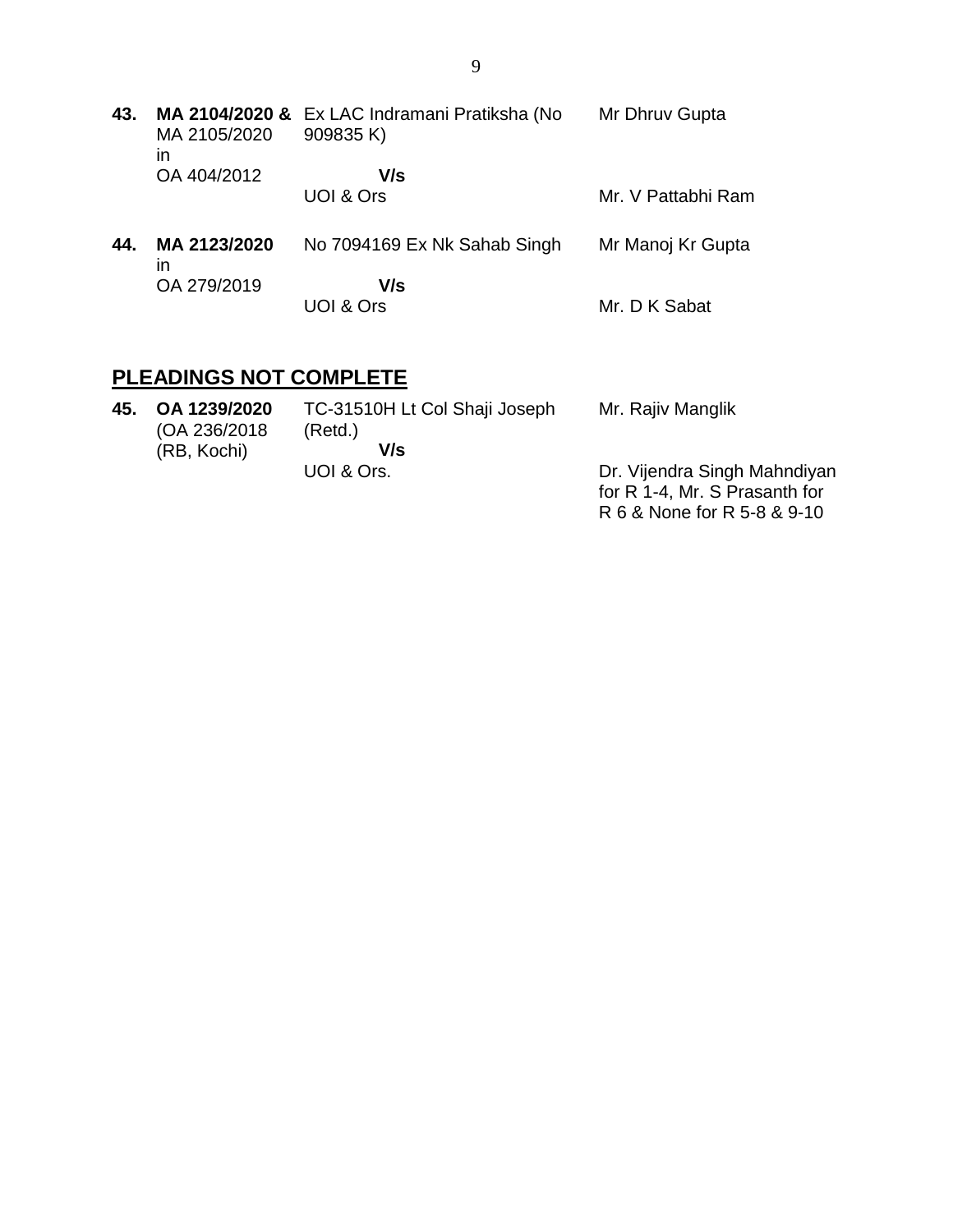**Date: 02-12-2020**

### **Timing: 11:00 AM**

## **PRINCIPAL REGISTRAR COURT**

|    | S. No. Case No.                      | <b>Parties Name</b>                                             | <b>Advocate for Petitioner /</b><br><b>Respondents</b> |
|----|--------------------------------------|-----------------------------------------------------------------|--------------------------------------------------------|
|    | <b>For Appearance/Direction</b>      |                                                                 |                                                        |
| 1. | OA 761/2019                          | Ex PO EL (P) Sudhir Kumar Singh (No Mr Ved Prakash<br>136733 H) |                                                        |
|    |                                      | V/s                                                             |                                                        |
|    |                                      | UOI & Ors.                                                      | Ms. Suman Chauhan                                      |
| 2. | OA 1027/2019<br>with                 | No 4084299Y Ex L/Nk Vijay Singh                                 | Mr. VS Kadian                                          |
|    | MA 1701/2019                         | V/s                                                             |                                                        |
|    |                                      | UOI & Ors.                                                      | Mr. J S Yadav                                          |
| 3. | OA 1384/2019<br>with<br>MA 2123/2019 | Smt Suman Jaggi W/o Late Ex AC 1<br>Kewal Nain(No 266428)       | Mr Ved Prakash                                         |
|    |                                      | V/s                                                             |                                                        |
|    |                                      | UOI & Ors.                                                      | Dr Vijendra Singh Mahndiyan                            |
| 4. | OA 1895/2019                         | Hav (PA) Madan Mohan (No 6394362<br>F)                          | Mr Indra Sen Singh & Abhishek<br>Singh                 |
|    |                                      | V/s                                                             |                                                        |
|    |                                      | UOI & Ors.                                                      | Mr. K K Tyagi                                          |
| 5. | OA 2142/2019                         | No 7073745 Hav Tamal Baran Dev<br>Roy (Retd)                    | Mr. SS Pandey & Associates                             |
|    |                                      | V/s                                                             |                                                        |
|    |                                      | UOI & Ors.                                                      | Dr. Vijendra Singh Mahndiyan                           |
| 6. | OA 2152/2019<br>with                 | Ex HFO Ram Pal Singh (660367-S)                                 | Mr. Durgesh Kumar Sharma                               |
|    | MA 3020/2019                         | V/s                                                             |                                                        |
|    |                                      | UOI & Ors.                                                      | Ms. Suman Chauhan                                      |
| 7. | OA 2153/2019<br>with<br>MA 3021/2019 | Ex JWO Bajarang Bahadur Singh (No<br>624911 K)                  | Mr Ved Prakash                                         |
|    |                                      | V/s                                                             |                                                        |
|    |                                      | UOI & Ors.                                                      | Mr. Shyam Narayan                                      |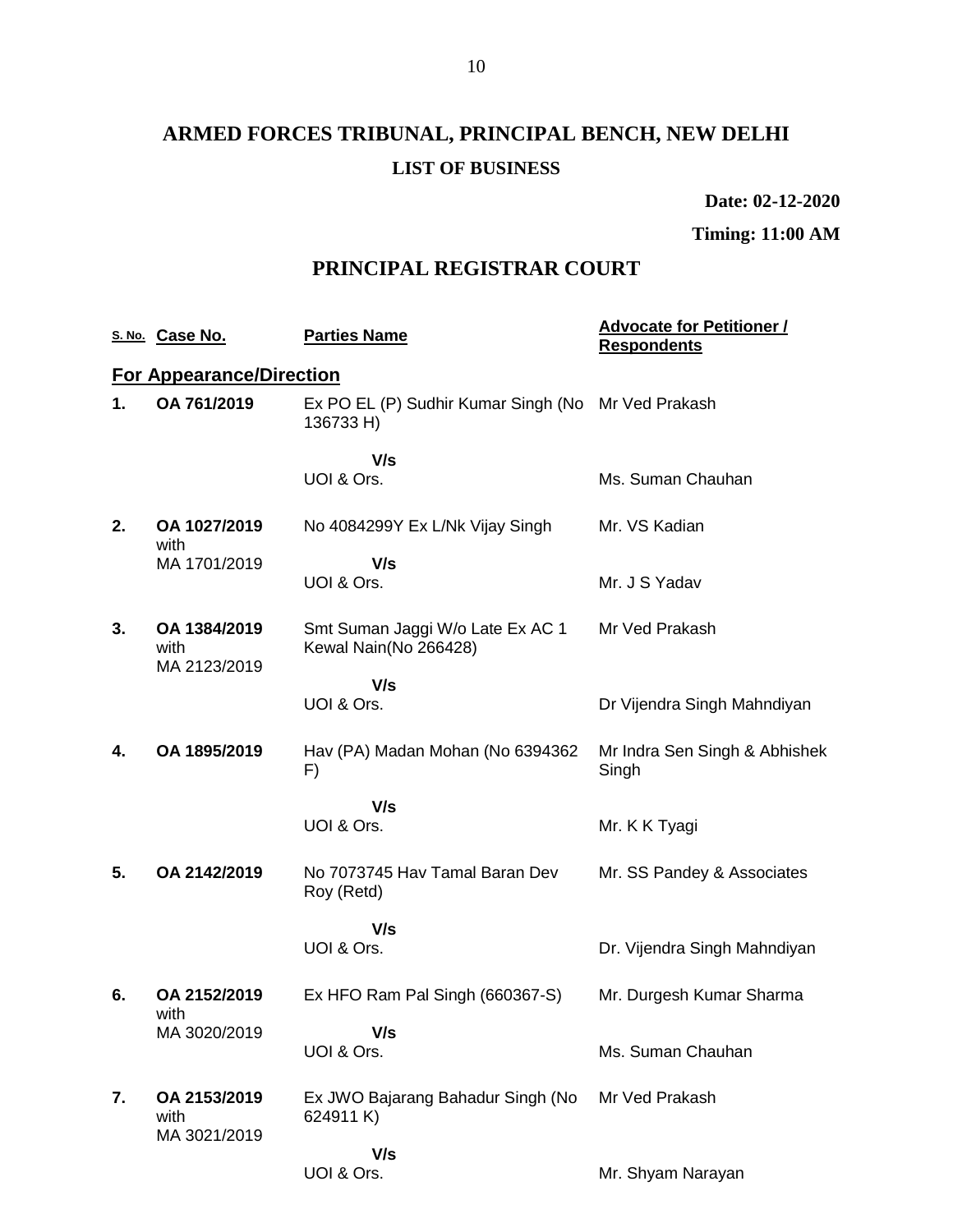| 8.  | OA 2154/2019<br>with                   | No 14568713 Ex Hav Satbir Singh                                 | Mr VS Kadian                              |
|-----|----------------------------------------|-----------------------------------------------------------------|-------------------------------------------|
|     | MA 3022/2019                           | V/s<br>UOI & Ors.                                               | Mr. Harish V Shankar                      |
| 9.  | OA 2155/2019<br>with                   | Ex Cpl Alok Kumar Rai (No 799559 N)                             | Mr Virender Singh Kadian                  |
|     | MA 3023/2019                           | V/s<br>UOI & Ors.                                               | Mr. Harish V Shankar                      |
| 10. | OA 2156/2019<br>with                   | No 3179148 Ex Sep Karan Singh                                   | Mr. VS Kadian                             |
|     | MA 3024/2019                           | V/s<br>UOI & Ors.                                               | Mr. Neeraj, Sr. CGSC                      |
| 11. | OA 2355/2019                           | Ex Rfn Mukesh Kumar (No 16012821<br>K)                          | Mr Virender Singh Kadian                  |
|     |                                        | V/s<br>UOI & Ors.                                               | Mr. Karan Singh Bhati, Sr.<br><b>CGSC</b> |
| 12. | OA 2356/2019<br>with<br>MA 3261/2019 & | Ex WO Ram Vinay Vatsa (No<br>666667A)                           | Mr. Praveen Kumar                         |
|     | 1782/2020                              | V/s<br>UOI & Ors.                                               | Mr. J S Rawat                             |
| 13. | OA 2357/2019<br>with<br>MA 3262/2019   | Ex Sigmn Rajinder Singh (No<br>14204478)                        | Mr Ved Prakash                            |
|     |                                        | V/s<br>UOI & Ors.                                               | Mr. Avdhesh Kumar Singh                   |
| 14. | OA 2358/2019<br>with<br>MA 3263/2019   | Ex Rect Phadatare Suhas Shankar (No Mr Ved Prakash<br>2816674P) |                                           |
|     |                                        | V/s<br>UOI & Ors.                                               | Mr. K K Tyagi                             |
| 15. | OA 99/2020                             | Sep R Mahendran (10452900-K)                                    | Mr. Narender Kaushik & Pankaj<br>Kaushik  |
|     |                                        | V/s<br>UOI & Ors.                                               | Mr. Shyam Narayan                         |
| 16. | OA 169/2020                            | IC-37107M Col YS Chauhan (Retd)                                 | Mr Rajiv Manglik                          |
|     |                                        | V/s<br>UOI & Ors.                                               | Mr. J S Rawat                             |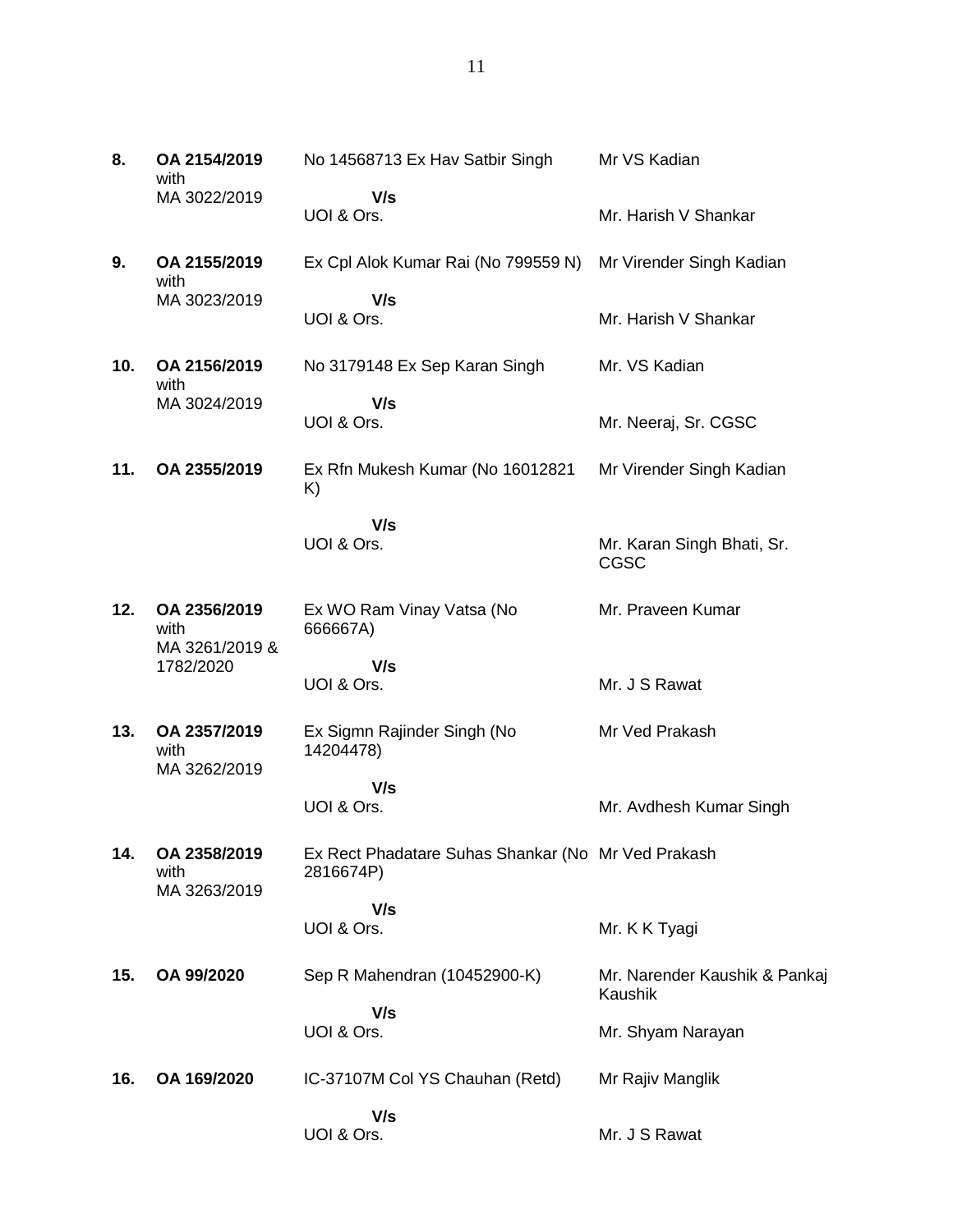| 17. | OA 171/2020                         | Ex Sgt Maheswar Behera (No 774978<br>F)             | Mr Ajit Kakkar, Alpana Yadav &<br>Madhuri Koli |
|-----|-------------------------------------|-----------------------------------------------------|------------------------------------------------|
|     |                                     | V/s<br>UOI & Ors.                                   | Mr KK Tyagi                                    |
| 18. | OA 173/2020                         | Ex Sub Maj (Hony Lt) Satypal Singh<br>(JC 470288 W) | Mr OS Punia                                    |
|     |                                     | V/s<br>UOI & Ors.                                   | Mr Neeraj, Sr CGSC                             |
| 19. | OA 175/2020<br>with                 | Ex JWO Sanjiv Kumar (No 751320 N)                   | Mr Praveen Kumar                               |
|     | MA 186/2020 &<br>2046/2020          | V/s<br>UOI & Ors.                                   | Mr YP Singh                                    |
| 20. | OA 176/2020<br>with                 | Ex Sgt Joy Mathew (No 711221 A)                     | Mr Praveen Kumar                               |
|     | MA 187/2020                         | V/s<br>UOI & Ors.                                   | Mr Harish V Shankar                            |
| 21. | OA 178/2020<br>with<br>MA 188/2020  | Ex Rect Badgujar Gopal Prakash<br>$(14855448-X)$    | Ms. Archana Ramesh                             |
|     |                                     | V/s<br>UOI & Ors.                                   | Mr Rajesh Kumar Das                            |
| 22. | OA 322/2020<br>with<br>MA 402/2020  | Ex Sgt Pradeep Kumar Yadav (No<br>742020 S)         | Mr Praveen Kumar                               |
|     |                                     | V/s                                                 |                                                |
|     |                                     | UOI & Ors.                                          | Mr. Niranjana Dass                             |
| 23. | OA 350/2020<br>with<br>MA 1962/2020 | JC-667354M Sub Sree Kumar VG<br>(Retd.)             | Ms. Archana Ramesh                             |
|     |                                     | V/s<br>UOI & Ors.                                   | Mr. Prabodh Kumar                              |
| 24. | OA 376/2020                         | Ex JWO Devendra Kumar Singh (No<br>690545 H)        | Mr Praveen Kumar                               |
|     |                                     | V/s<br>UOI & Ors.                                   | Mr. Karan Singh Bhati, Sr.<br>CGSC             |
| 25. | OA 385/2020                         | Nb Sub/AEC Dharam Paul (Retd) (JC<br>805504 Y)      | Mr Indra Sen Singh & Abhishek<br>Singh         |
|     |                                     | V/s<br>UOI & Ors.                                   | Mr. Arvind Patel                               |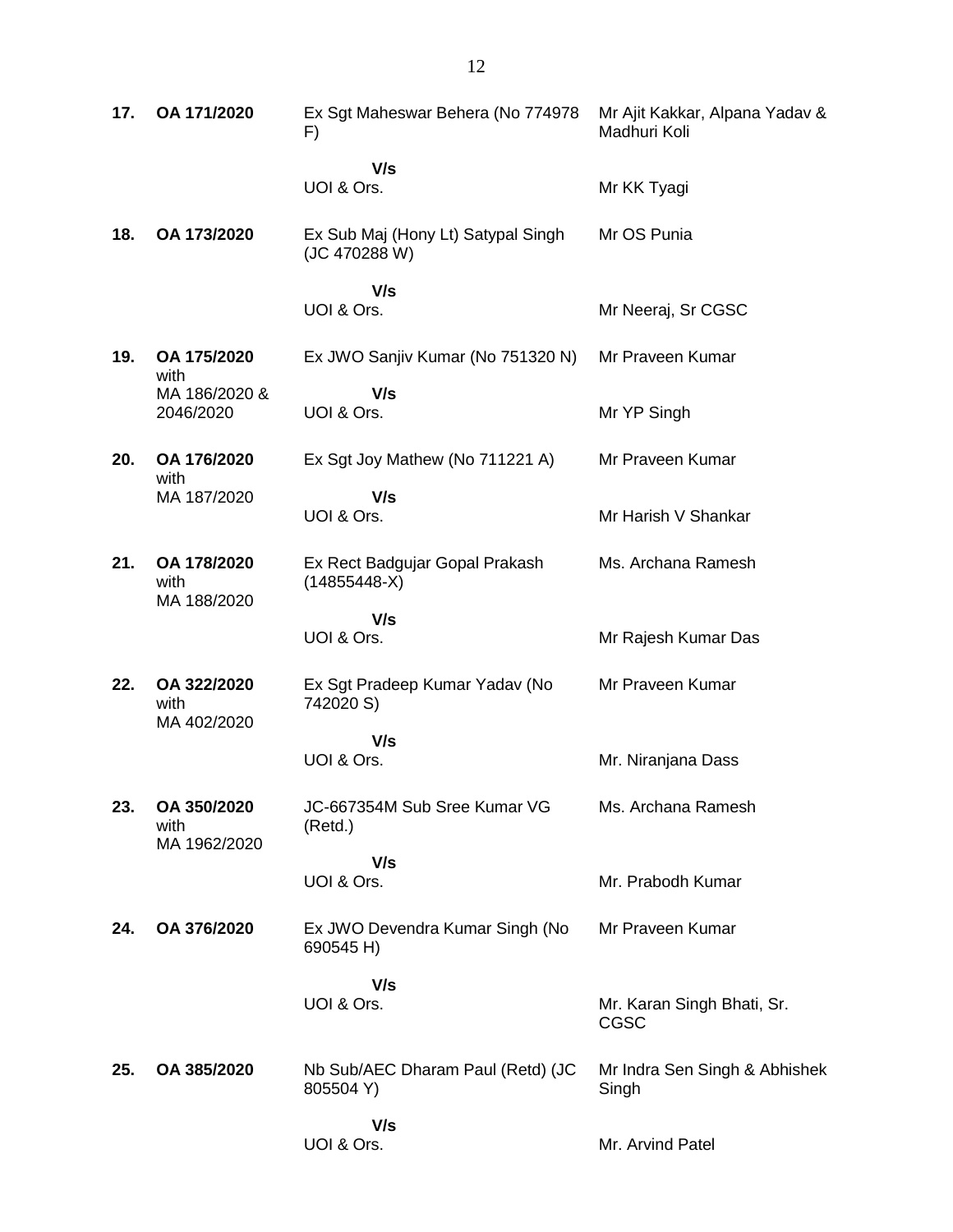| 26. | OA 389/2020                        | Ex Rect Kamaldeep Sharma (No<br>15250878 W)          | Mr SM Dalal                           |
|-----|------------------------------------|------------------------------------------------------|---------------------------------------|
|     |                                    | V/s<br>UOI & Ors.                                    | Mr. J S Rawat                         |
| 27. | OA 390/2020                        | IC-55715W Lt Col Rajnish Dhar (Retd.)                | Mr. Indra Sen Singh/Abhishek<br>Singh |
|     |                                    | V/s<br>UOI & Ors.                                    | Mr. J S Rawat                         |
| 28. | OA 392/2020                        | Sub Naresh Chandra Biswas (JC<br>762020 H)           | Mr SS Pandey & Associates             |
|     |                                    | V/s<br>UOI & Ors.                                    | Mr. Arvind Patel                      |
|     |                                    |                                                      |                                       |
| 29. | OA 466/2020<br>with<br>MA 582/2020 | Smt. Lila Devi Wd/o NC(E) Late Gillu<br>$(822618-T)$ | Mr. Virender Singh Kadian             |
|     |                                    | V/s                                                  |                                       |
|     |                                    | UOI & Ors.                                           | Mr. Harish V Shankar                  |
| 30. | OA 467/2020                        | Ex MWO (HFO) Jai Prakash Tripathi<br>$(638812-G)$    | Mr. Aruni Poddar                      |
|     |                                    | V/s                                                  |                                       |
|     |                                    | UOI & Ors.                                           | Mr. Y P Singh                         |
| 31. | OA 469/2020                        | Ex Hav (Hony Nb Sub) Shovir Singh<br>(No 6648584 W)  | Mr Ashok Kumar & Sanjeev<br>Kumar     |
|     |                                    | V/s                                                  |                                       |
|     |                                    | UOI & Ors.                                           | Mr. J S Rawat                         |
| 32. | OA 472/2020<br>with                | Ex Spr Munoori Ramulu (1352900)                      | Mr. Ajit Kakkar                       |
|     | MA 589/2020                        | V/s<br>UOI & Ors.                                    | Mr. Rajeev Kumar                      |
|     |                                    |                                                      |                                       |
| 33. | OA 473/2020<br>with<br>MA 590/2020 | Ex JWO Mahendra Singh Kushwaha<br>(No 662520 L)      | Mr Ved Prakash                        |
|     |                                    | V/s                                                  |                                       |
|     |                                    | UOI & Ors.                                           | Mr. V Pattabhi Ram                    |
| 34. | OA 474/2020<br>with                | Ex Hav N Govinda Rajan (09510653-L) Mr. U S Maurya   |                                       |
|     | MA 591/2020                        | V/s                                                  |                                       |
|     |                                    | UOI & Ors.                                           | Mr Rajesh Kumar Das                   |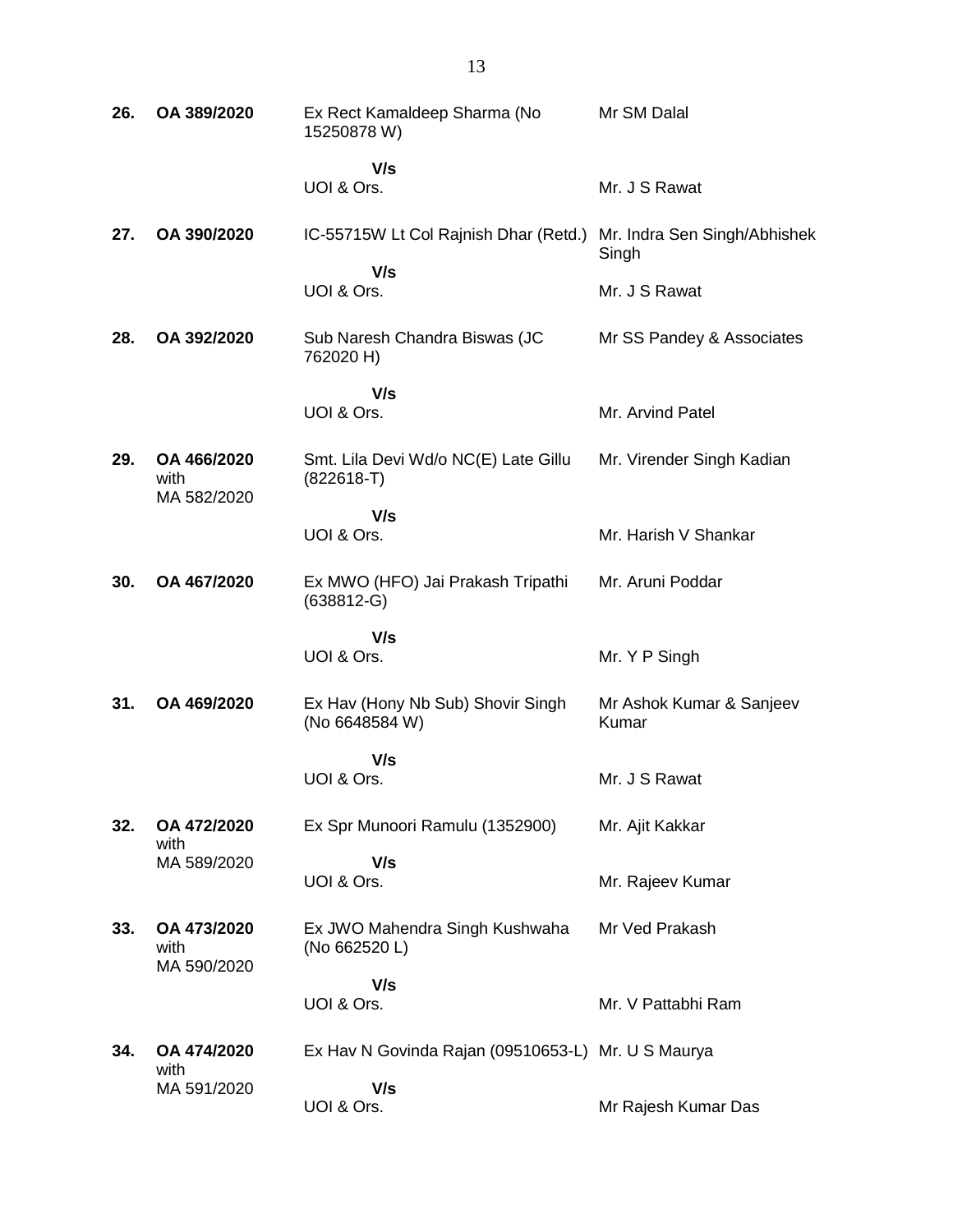| 35. | OA 475/2020                         | Ex Hav Ram Prakash Yadav<br>$(1571673-X)$      | Mr. Virender Singh Kadian         |
|-----|-------------------------------------|------------------------------------------------|-----------------------------------|
|     |                                     | V/s<br>UOI & Ors.                              | Mr. Neeraj, Sr CGSC               |
| 36. | OA 476/2020                         | Ex Nb Sub Sukhbir Singh (JC 840613)<br>K)      | Mr Ashok Kumar & Sanjeev<br>Kumar |
|     |                                     | V/s<br>UOI & Ors.                              | Mr. Harish V Shankar              |
| 37. | OA 479/2020<br>with                 | Ex Sgt Santosh Kumar Singh (No<br>742316 T)    | Mr Ved Prakash                    |
|     | MA 599/2020                         | V/s<br>UOI & Ors.                              | Mr. Prabodh Kumar                 |
| 38. | OA 484/2020<br>with                 | IC-45752W Col (TS) Jai Singh Hada<br>(Retd.)   | Mr. Manoj Kr Gupta                |
|     | MA 605/2020                         | V/s<br>UOI & Ors.                              | Mr. Y P Singh                     |
| 39. | OA 485/2020<br>with<br>MA 606/2020  | Ex Sgt Anil Kumar Shukla (Retd) (No<br>738938) | Mr Manoj Kr Gupta                 |
|     |                                     | V/s<br>UOI & Ors.                              | Mr. Shyam Narayan                 |
| 40. | OA 978/2020<br>with<br>MA 1094/2020 | Ex NC(E) Dilip Kumar Singh (820443-<br>N)      | Mr Praveen Kumar                  |
|     |                                     | V/s<br>UOI & Ors.                              | Mr. Rajeev Kumar                  |
| 41. | OA 980/2020<br>with                 | Ex Hony Sub Than Singh (JC-<br>264910Y)        | Mr Praveen Kumar                  |
|     | MA 1097/2020                        | V/s<br>UOI & Ors.                              | Ms. Barkha Babbar                 |
| 42. | OA 981/2020<br>with                 | Ex Rfn Amar Dev (4056392-K)                    | Mr Praveen Kumar                  |
|     | MA 1098/2020                        | V/s<br>UOI & Ors.                              | Mr. Rajeev Kumar                  |
| 43. | OA 982/2020<br>with<br>MA 1099/2020 | Ex Hav Mukesh Kumar Balodhi<br>(1490960F)      | Mr Praveen Kumar                  |
|     |                                     | V/s<br>UOI & Ors.                              | Mr. S D Windlesh                  |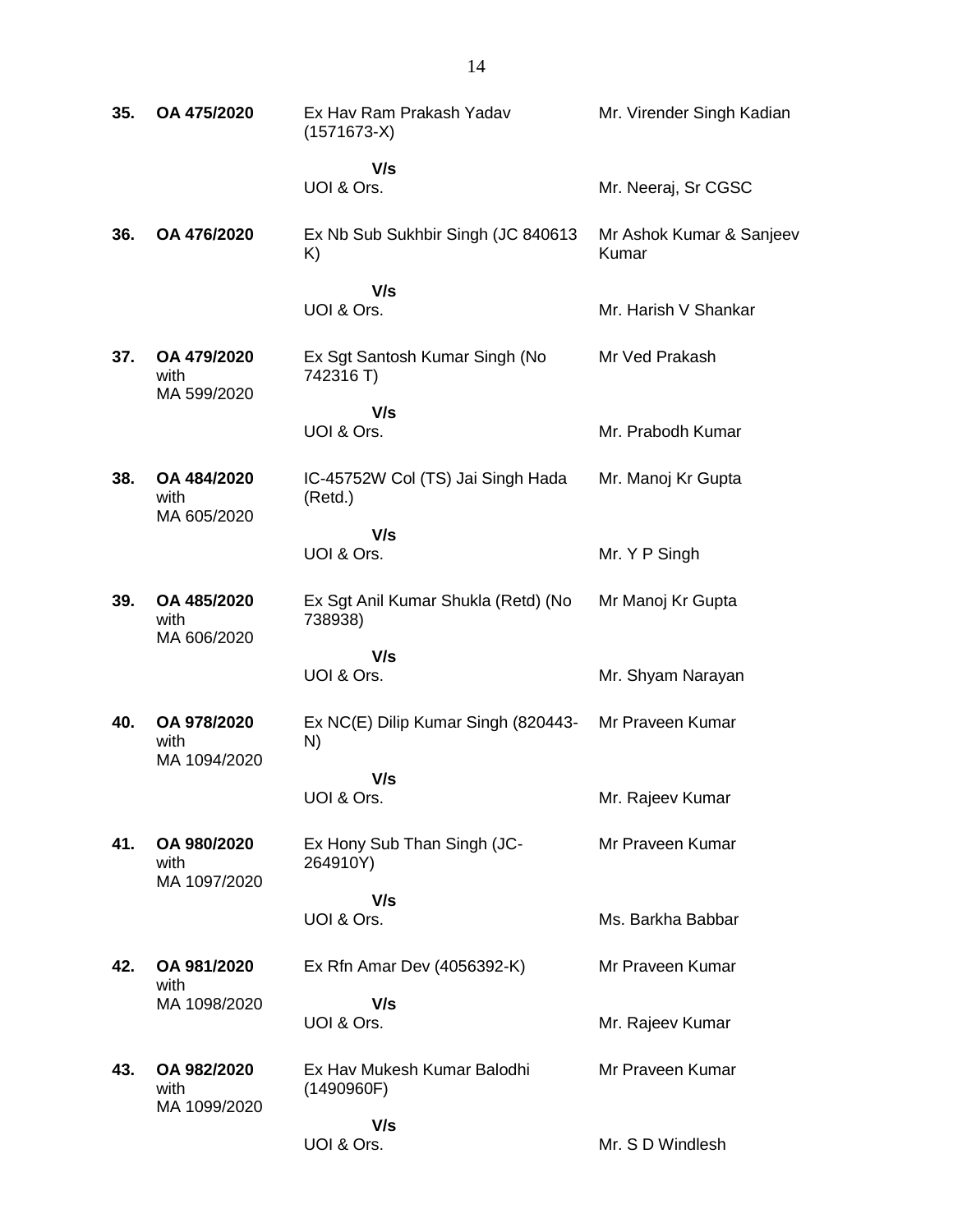| 44. | OA 983/2020<br>with<br>MA 1100/2020 | Ex Sgt AK Mohamed Sakkeer Abdul<br>Khader (772601-H) | Mr Praveen Kumar                         |
|-----|-------------------------------------|------------------------------------------------------|------------------------------------------|
|     |                                     | V/s                                                  |                                          |
|     |                                     | UOI & Ors.                                           | Mr. Anil Gautam                          |
| 45. | OA 986/2020<br>with                 | Ex WO Brij Mohan (247787-G)                          | Mr Praveen Kumar                         |
|     | MA 1101/2020                        | V/s<br>UOI & Ors.                                    | Mr. K K Tyagi                            |
| 46. | OA 987/2020                         | Gp Capt AP Ranganathan (19936)                       | Mr. A. K. Aggarwal                       |
|     |                                     | V/s                                                  |                                          |
|     |                                     | UOI & Ors.                                           | Mr JS Yadav                              |
| 47. | OA 988/2020<br>with                 | Ex MWO Shatrughana Lall (293383-L)                   | Mr Praveen Kumar                         |
|     | MA 1102/2020                        | V/s<br>UOI & Ors.                                    | Mr. S D Windlesh                         |
| 48. | OA 993/2020<br>with                 | Ex Sgt Parduman Kumar (No 691478-<br>T)              | Mr Durgesh Kumar Sharma                  |
|     | MA 1112/2020                        | V/s<br>UOI & Ors.                                    | Ms. Jyotsna Kaushik                      |
|     |                                     |                                                      |                                          |
| 49. | OA 995/2020<br>with                 | Lt. Col Rahul Bakshi (IC-55018W)                     | Mr Mohan Kumar & Associates              |
|     | MA 1117/2020                        | V/s<br>UOI & Ors.                                    | Dr. Vijendra Singh Mahndiyan             |
| 50. | OA 1356/2020                        | Ex LNk Ali Akhtar Khan (1572851F)                    | Mr US Maurya                             |
|     |                                     | V/s<br>UOI & Ors.                                    | Ms. Jyotsna Kaushik                      |
| 51. | OA 1357/2020                        | Ex Sep Zora Singh (10480148P)                        | Mr US Maurya                             |
|     |                                     | V/s<br>UOI & Ors.                                    | Mr. V Pattabhi Ram                       |
| 52. | OA 1360/2020                        | Ex Sep Haridasan K V (15306021X)                     | Mr US Maurya                             |
|     |                                     | V/s<br>UOI & Ors.                                    | Mr. Avdhesh Kumar Singh                  |
| 53. | OA 1361/2020                        | Ex Sgt Sarvesh Kumar Tyagi(722767)                   | Mr Baljeet Singh & Ms Deepika<br>Sheoran |
|     |                                     | V/s<br>UOI & Ors.                                    | Ms. Suman Chauhan                        |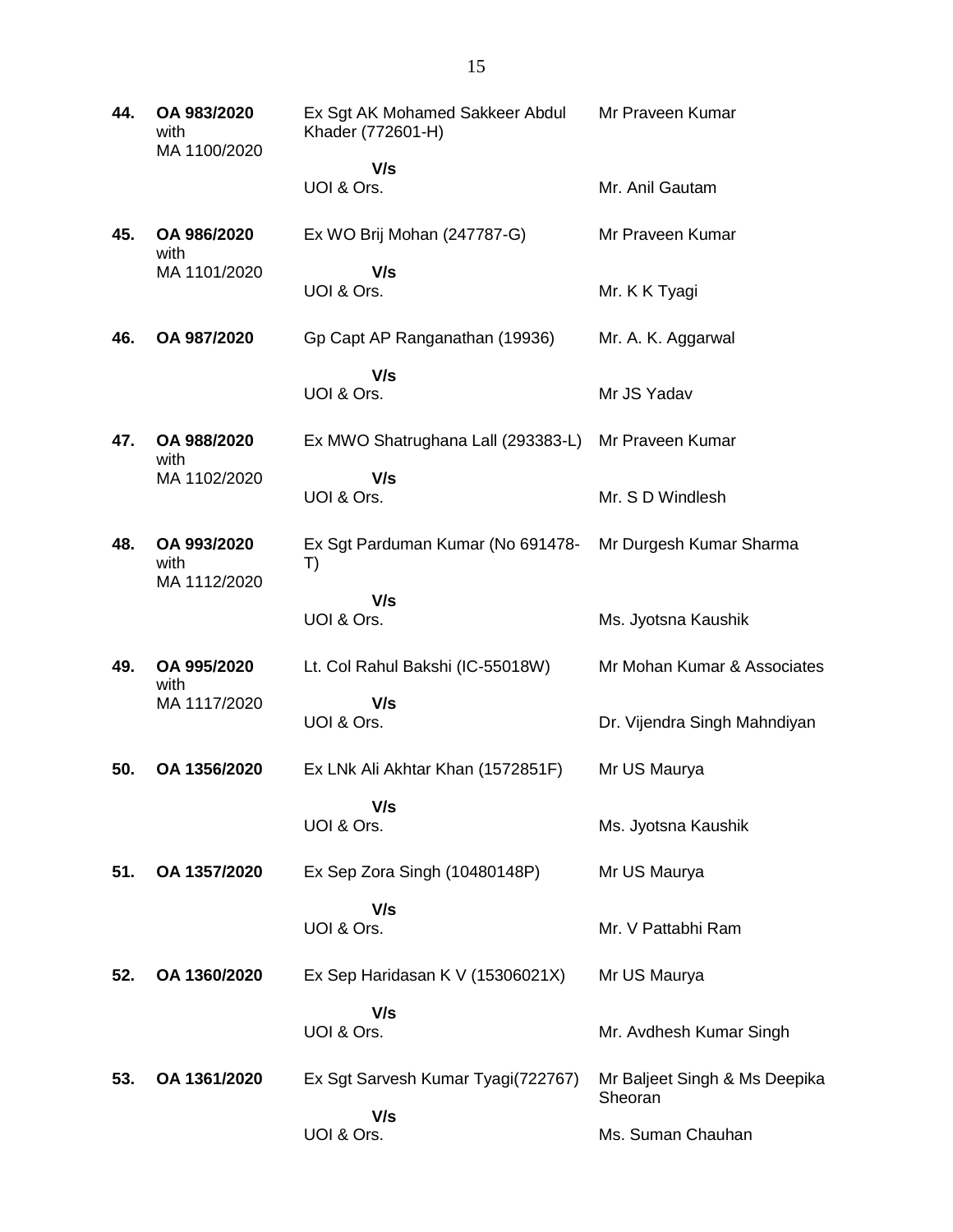| 54. | OA 1372/2020         | Ex Sgt Biplab Kumar Saha (No 772662 Mr OS Punia<br>$\mathsf{L}$ |                                        |
|-----|----------------------|-----------------------------------------------------------------|----------------------------------------|
|     |                      | V/s<br>UOI & Ors.                                               | Ms. Suman Chauhan                      |
| 55. | OA 1373/2020         | Ex PO EL (R) Sardar Singh (211832 N) Mr Ved Prakash             |                                        |
|     |                      | V/s<br>UOI & Ors.                                               | Mr. Rajesh Kumar Dass                  |
| 56. | OA 1374/2020         | Ex SEA I GS (II) Manjunath Gurram<br>(210226 N)                 | Mr Ved Prakash                         |
|     |                      | V/s<br>UOI & Ors.                                               | Mr. Niranjana Dass                     |
| 57. | OA 1375/2020         | Nb Sub (PA) Shambhu Sharan (JC<br>670820 F)                     | Mr Indra Sen Singh & Abhishek<br>Singh |
|     |                      | V/s<br>UOI & Ors.                                               | Mr Satya Ranjan Swain                  |
| 58. | OA 1376/2020         | Ex Sep P Pandian (2593252-L)                                    | Mr. U S Maurya                         |
|     |                      | V/s<br>UOI & Ors.                                               | Mr. Arvind Kumar                       |
| 59. | OA 1379/2020<br>with | Ex Sub Puran Mal (JC 642955 M)                                  | Mr Bikrama Sah                         |
|     | MA 1625/2020         | V/s<br>UOI & Ors.                                               | Mr. Niranjana Dass                     |
| 60. | OA 1381/2020         | Ex AC (U/T) Anshul Shukla (No<br>7016688 R)                     | Mr Sukhjinder Singh                    |
|     |                      | V/s<br>UOI & Ors.                                               | Mr. Satya Ranjan Swain                 |

**Note : The Cause List is also available at** [www.aftdelhi.nic.in](http://www.aftdelhi.nic.in/index.php?option=com_content&view=article&id=14&Itemid=67) [,www.aftpbba.in](http://www.aftpbba.in/) **and all counsels/ parties will ensure their email ID and mobile number on his/her each case/documents filed in the AFT.**